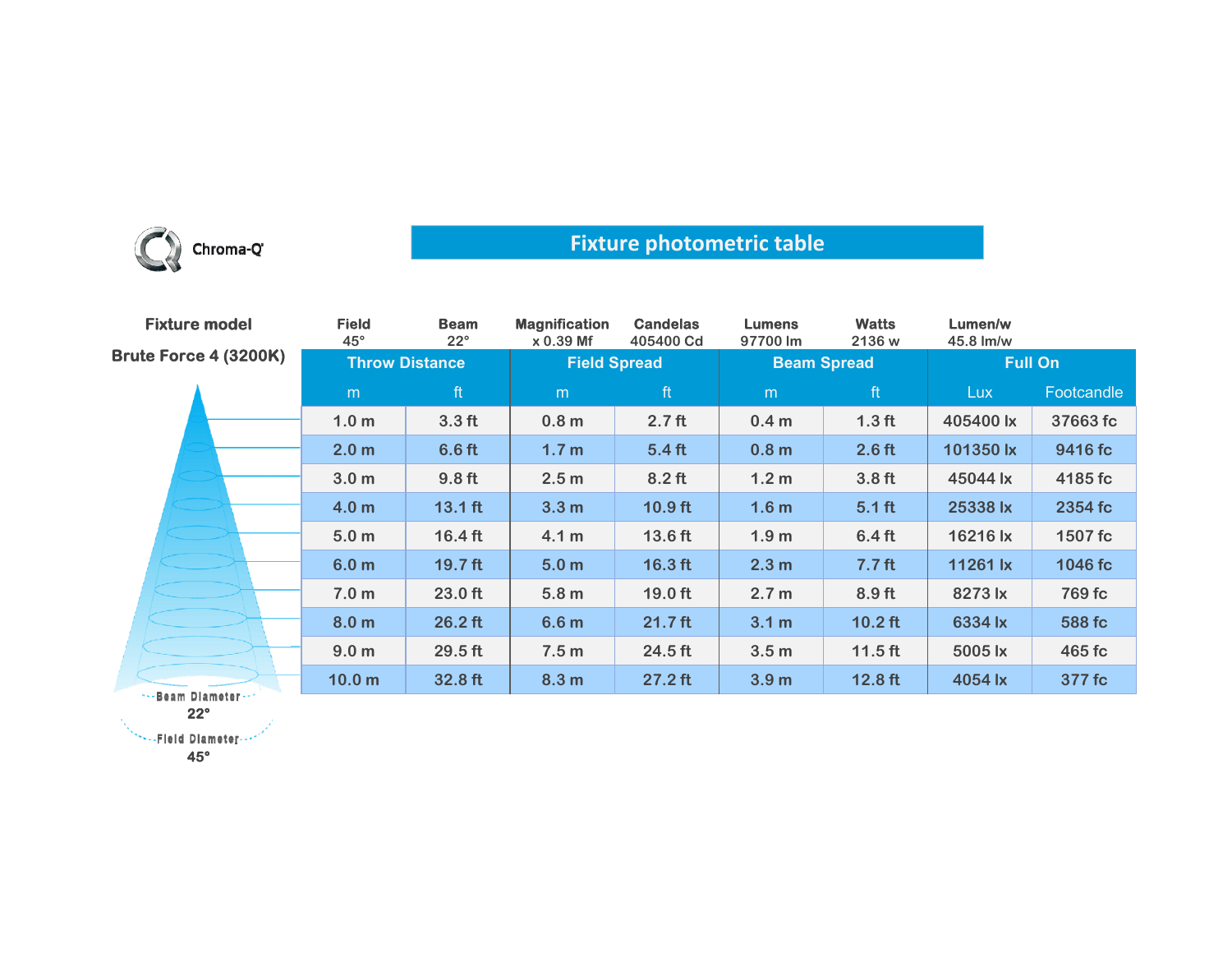

## **Fixture photometric table**

| <b>Fixture model</b>  | <b>Field</b><br>$45^{\circ}$ | <b>Beam</b><br>$22^{\circ}$ | <b>Magnification</b><br>$x 0.39$ Mf | <b>Candelas</b><br>413600 Cd | <b>Lumens</b><br>97700 lm | <b>Watts</b><br>2136 w | Lumen/w<br>45.8 lm/w |            |
|-----------------------|------------------------------|-----------------------------|-------------------------------------|------------------------------|---------------------------|------------------------|----------------------|------------|
| Brute Force 4 (4400K) | <b>Throw Distance</b>        |                             | <b>Field Spread</b>                 |                              | <b>Beam Spread</b>        |                        | <b>Full On</b>       |            |
|                       | m                            | ft                          | m                                   | ft                           | m                         | ft                     | <b>Lux</b>           | Footcandle |
|                       | 1.0 <sub>m</sub>             | 3.3 <sub>ft</sub>           | 0.8 <sub>m</sub>                    | 2.7 <sub>ft</sub>            | 0.4 <sub>m</sub>          | 1.3 <sub>ft</sub>      | 413600 lx            | 38425 fc   |
|                       | 2.0 <sub>m</sub>             | 6.6 <sub>ft</sub>           | 1.7 <sub>m</sub>                    | 5.4 <sub>ft</sub>            | 0.8 <sub>m</sub>          | 2.6 <sub>ft</sub>      | 103400 lx            | 9606 fc    |
|                       | 3.0 <sub>m</sub>             | 9.8 <sub>ft</sub>           | 2.5 <sub>m</sub>                    | $8.2$ ft                     | 1.2 <sub>m</sub>          | 3.8 <sub>ft</sub>      | 45956 lx             | 4269 fc    |
|                       | 4.0 <sub>m</sub>             | $13.1$ ft                   | 3.3 <sub>m</sub>                    | $10.9$ ft                    | 1.6 <sub>m</sub>          | $5.1$ ft               | 25850 lx             | 2402 fc    |
|                       | 5.0 <sub>m</sub>             | $16.4$ ft                   | 4.1 <sub>m</sub>                    | 13.6 ft                      | 1.9 <sub>m</sub>          | 6.4 <sub>ft</sub>      | 16544 lx             | 1537 fc    |
|                       | 6.0 <sub>m</sub>             | 19.7 ft                     | 5.0 <sub>m</sub>                    | $16.3$ ft                    | 2.3 <sub>m</sub>          | 7.7 <sub>ft</sub>      | 11489 lx             | 1067 fc    |
|                       | 7.0 <sub>m</sub>             | $23.0$ ft                   | 5.8 <sub>m</sub>                    | 19.0 ft                      | 2.7 <sub>m</sub>          | $8.9$ ft               | 8441 lx              | 784 fc     |
|                       | 8.0 <sub>m</sub>             | $26.2$ ft                   | 6.6 <sub>m</sub>                    | $21.7$ ft                    | 3.1 <sub>m</sub>          | $10.2$ ft              | 6463 lx              | 600 fc     |
|                       | 9.0 <sub>m</sub>             | $29.5$ ft                   | 7.5 <sub>m</sub>                    | $24.5$ ft                    | 3.5 <sub>m</sub>          | $11.5$ ft              | 5106 lx              | 474 fc     |
|                       | 10.0 <sub>m</sub>            | 32.8 ft                     | 8.3 <sub>m</sub>                    | $27.2$ ft                    | 3.9 <sub>m</sub>          | $12.8$ ft              | 4136 lx              | 384 fc     |
| **-Beam Diameter --*  |                              |                             |                                     |                              |                           |                        |                      |            |

**22°**

\*\*\*\*\*Fleid Diameter ...\*

**45°**